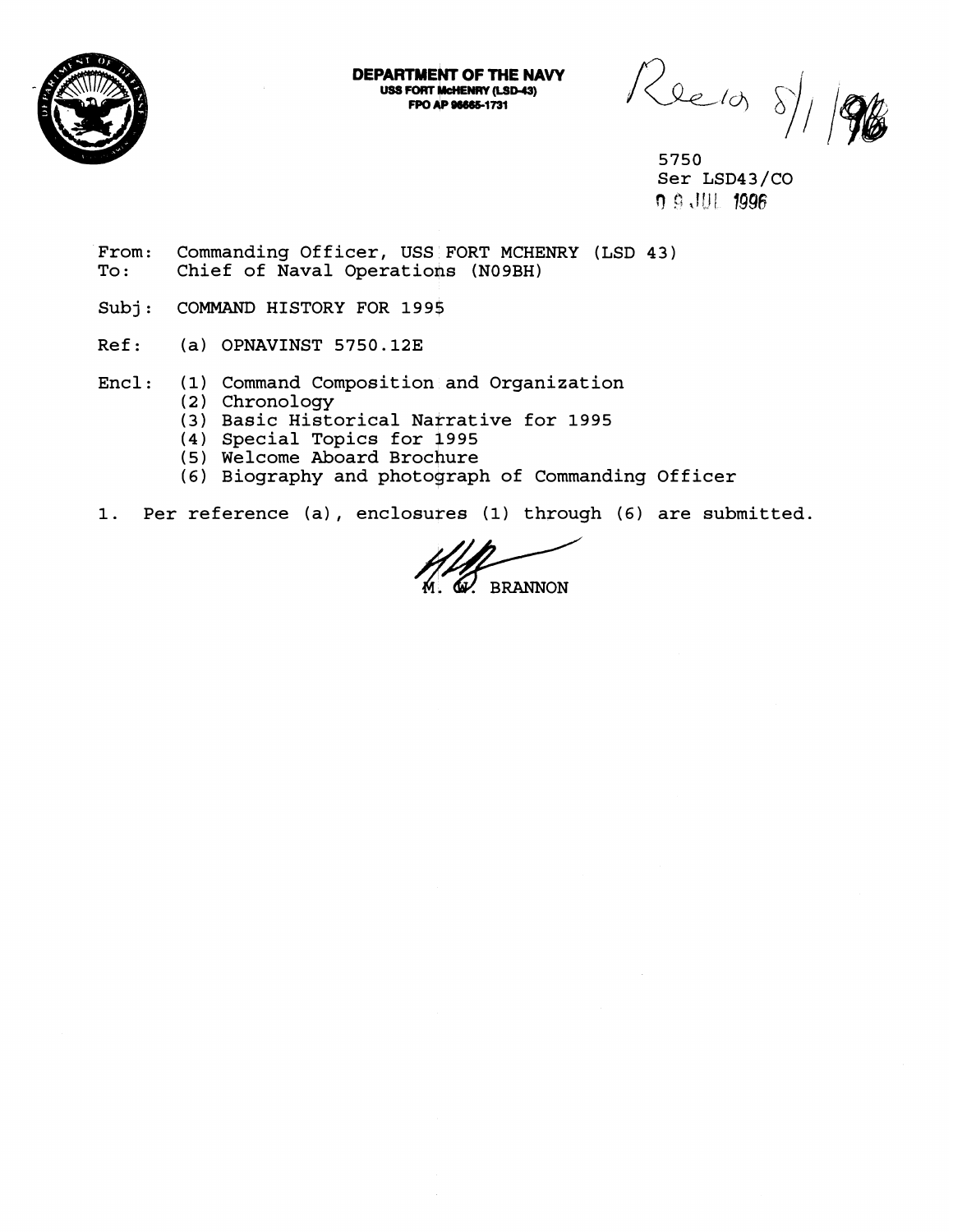### **COMMAND COMPOSITION AND ORGANIZATION**

1. MISSION: USS FORT MCHENRY's mission is to transport United States Marines with their combat equipment to designated areas around the world and to launch and support assault landing craft (primarily Landing Craft, Air cushion--(LCAC)) and helicopters during amphibious operations against a hostile shore.

FORT MCHENRY accomplishes her mission through use of a well deck and flight deck. After leaving the FORT MCHENRY, helicopters and landing craft are directed towards the shore by the FORT MCHENRY's Combat Information Center.

2. ORGANIZATION STRUCTURE: COMNAVSURFPAC COMPHIBGRU ONE COMPHIBRON ELEVEN USS FORT MCHENRY

## 3. **COMMANDING OFFICER:** Commander Michael W. Brannon

**4. HOMEPORT:** Sasebo, Japan

Enclosure **(1)**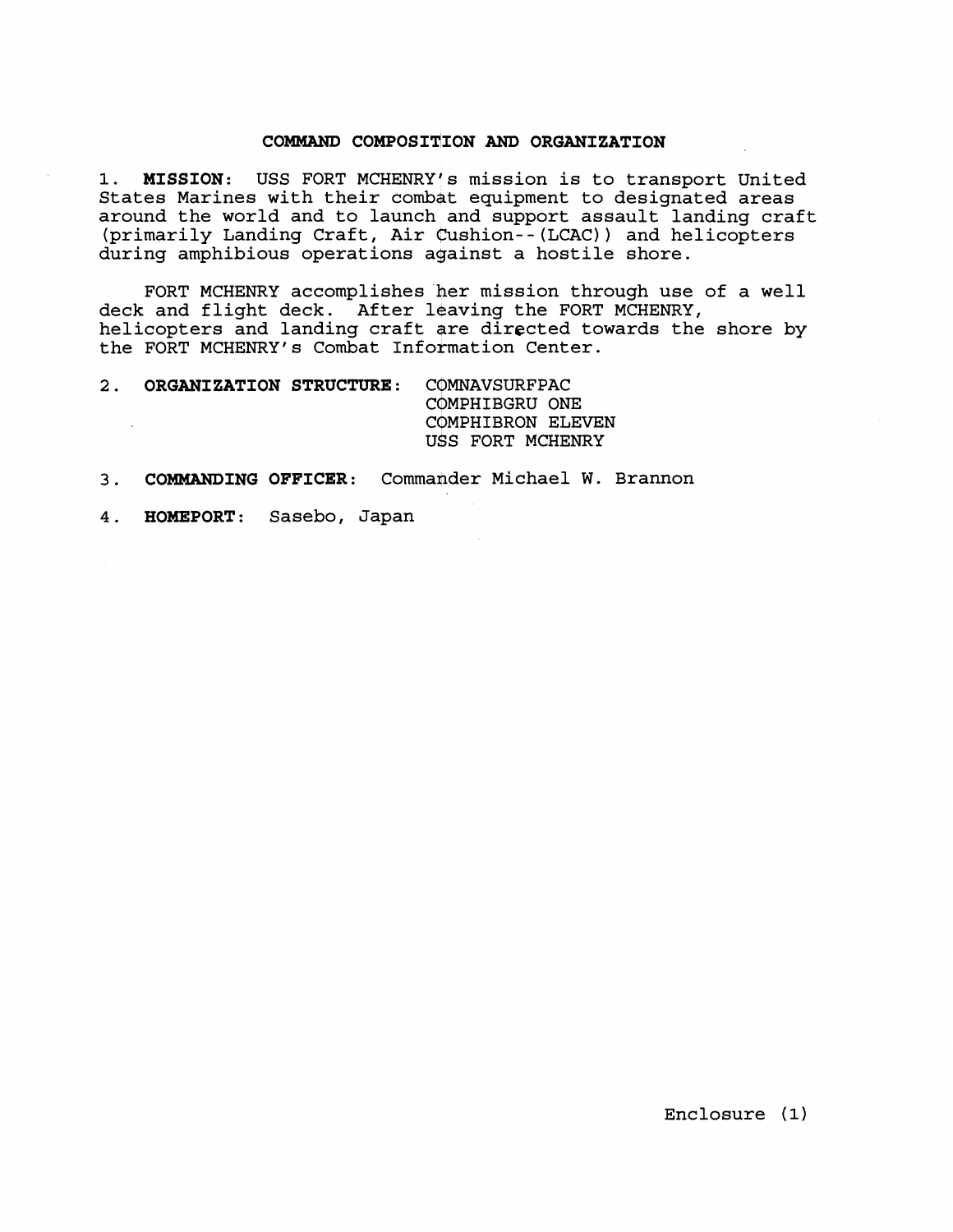# CHRONOLOGY

| $01 - 05$ Jan   | Leave/Holiday Stand Down                                                                |
|-----------------|-----------------------------------------------------------------------------------------|
| 06 Jan          | MLOC Inspection                                                                         |
| $09$ Jan        | Fast Cruise                                                                             |
| 10 Jan          | U/W for Ammo offload                                                                    |
| 17 Jan          | U/W to enter Southwest Marine                                                           |
| 07 - 10 Feb     | Homeport Shift Conference                                                               |
| 14 -17 Feb      | Sasebo brief                                                                            |
| 27 Feb - 03 Mar | Pre LOA assist visit                                                                    |
| 07 Mar          | Women at Sea Program established                                                        |
| 10 Mar          | Flight Deck certified for firefighting                                                  |
| 15 Mar          | Counter Intelligence brief for<br>Ops Dept/Officers                                     |
| 16 Mar          | Pre - ATG Training visit                                                                |
| 20 - 24 Mar     | Pre LOA Assist visit along with a CHT<br>recertification inspection                     |
| 27 Mar          | Refueled in preparation to depart yards                                                 |
| 28 Mar          | Pre LOA ATG Phase III visit                                                             |
| 30 Mar          | LMA Pre - Assist visit                                                                  |
| 03 - 04 Apr     | Commence ASIR TA, Machinery testing and light<br>off all machinery                      |
| 05 Apr          | Hot and Cold checks                                                                     |
| 06 Apr          | Conducted an LOA, Hot/Cold checks and<br>Engineering Admin Review                       |
| 11 Apr          | Sea and Anchor detail Anchored at ATG<br>anchorage 215 Smoke float onload<br>Sea Trials |
| 12 Apr          | Full power run Engineering drills                                                       |
| 13 Apr          | Anchor tested, Moored Pier 6, Naval Station<br>San Diego                                |

 $\sim 10^7$ 

Enclosure **(2** )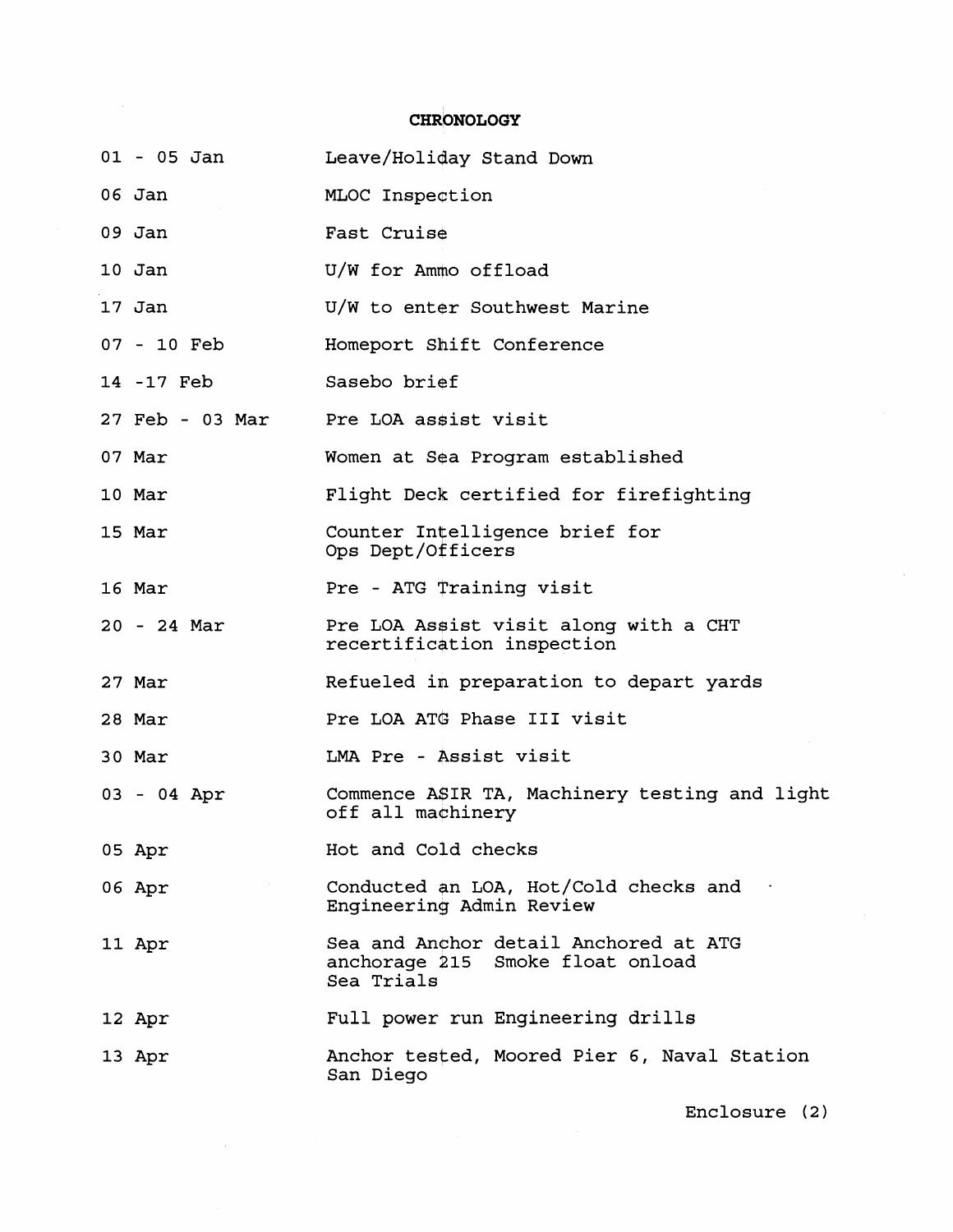| 17 Apr         | Industrial hygiene survey Assist visit                           |
|----------------|------------------------------------------------------------------|
| 24 - 28 Apr    | CART IIB, AAV                                                    |
| 01 - 05 May    | ATG inspection                                                   |
| 08 - 10 May    | Sea trials phase II                                              |
| 11 - 12 May    | TSTA I meeting                                                   |
| 15 - 19 May    | Navy Food Management Team review                                 |
| 20 May         | Deadstick to Pier 11                                             |
| 22 May         | Enroute Camp Pendleton to Embark 4 LCAC<br>(Underway for TSTA I) |
| $23 - 26$ May  | TSTA I underway continued                                        |
| 25 May         | UNREP with USNS J. A. HIGGINS.<br>First since WESTPAC.           |
| $May - 02 Jun$ | Underway for TSTA I continued                                    |
| $05 - 09$ Jun  | OPPE Preps, underway from Pier 11                                |
| $12 - 16$ Jun  | Mock OPPE underway                                               |
| 16 Jun         | TACAN certification (new piece of equipment)<br>moor pier 12     |
| $30$ Jun       | Embarked LCAC and ACU5                                           |
| $01 - 05$ Jul  | Anchored Santa Barbra                                            |
| 05 Jul         | Debark LCAC and ACU5                                             |
| 06 Jul         | Moor Pier 6 in San Diego                                         |
| 07 Jul         | Full Dress White inspection                                      |
| 11 Jul         | PCO, CDR M. W. Brannon reports for duty                          |
| 12 -13 Jul     | Underway SOCAL                                                   |
| 14 Jul         | Change of Command                                                |
| 17 - 20 Jul    | Underway for TSTA IV                                             |
| $22 - 31$ Jul  | Upkeep San Diego                                                 |

 $\overline{\mathbf{c}}$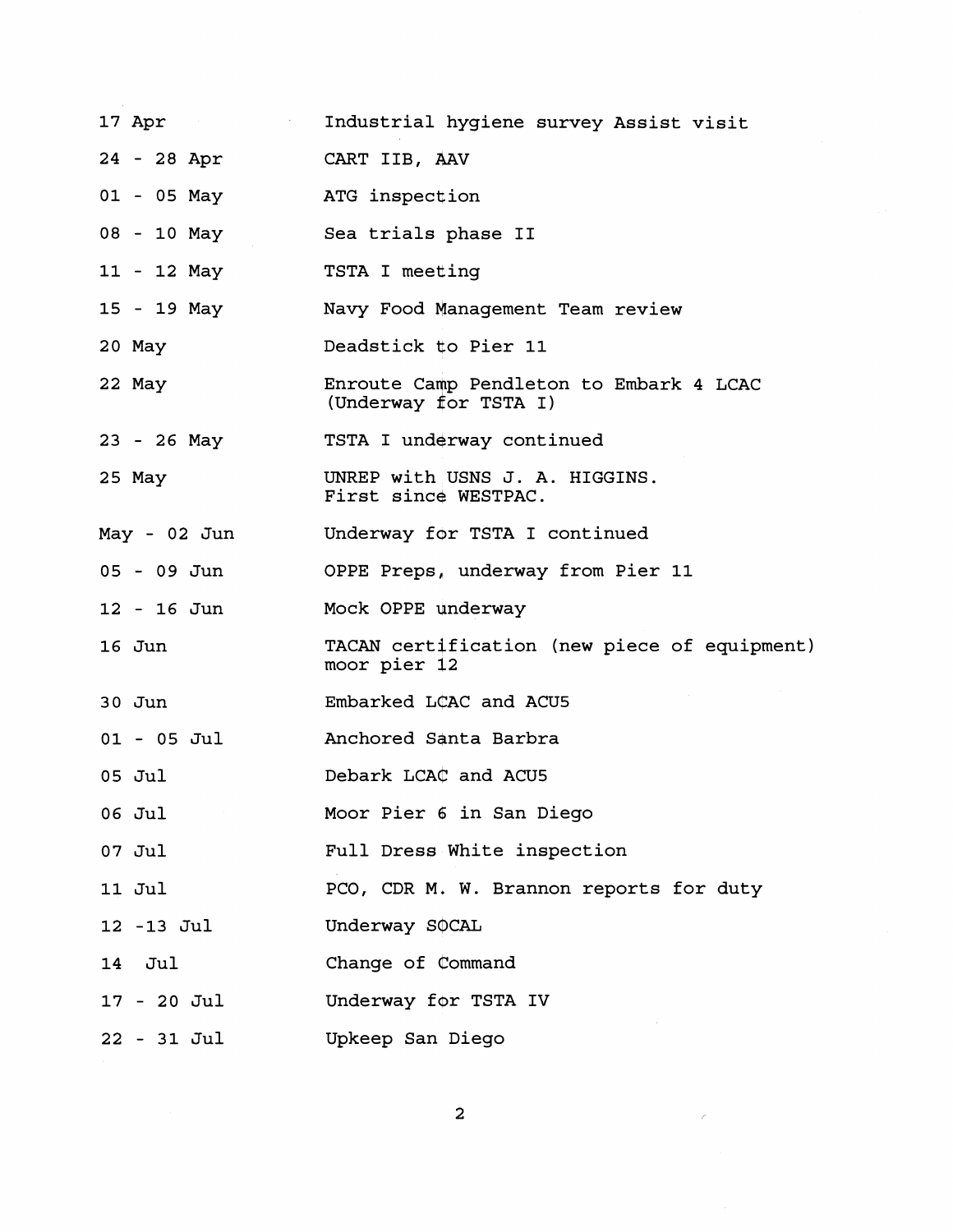| 01 - 30 Aug     | POM Mainspace Fire training                                            |
|-----------------|------------------------------------------------------------------------|
| $28$ Aug        | Fast Cruise                                                            |
| 01-08 Sep       | Last week in San Diego. Enroute Hawaii                                 |
| 09 - 10 Sep     | Inport Hawaii                                                          |
| 11 - 19 Sep     | Enroute Guam                                                           |
| 20 - 21 Sep     | Inport Guam                                                            |
| 21 - 23 Sep     | Underway for Valiant Mark 95                                           |
| 24 Sep          | Inport Guam                                                            |
| 26 - 27 Sep     | <b>OPPE</b>                                                            |
| 28 Sep          | Inport Guam                                                            |
| 29 Sep - 04 Oct | Enroute Sasebo, JA.                                                    |
| 04 Oct          | LCAC offload, Arrived Sasebo, JA.                                      |
| 13 - 14 Oct     | Underway to pick up LCAC at Sakibe and<br>enroute White Beach, Okinawa |
| 15 - 16 Oct     | Inport White Beach, Okinawa                                            |
| 17 - 18 Oct     | Underway, enroute Pohang, Korea                                        |
| 19 -21 Oct      | Inport Pohang, Korea                                                   |
| 22 - 28 Oct     | Underway for exercise Foal Eagle 95                                    |
| 29 - 31 Oct     | Inport Chinhea for presail                                             |
| 01 Nov          | Assault on Hasari cancelled due to sea<br>conditions                   |
| 02 - 03 Nov     | Assault on Tosokri                                                     |
| 04 - 06 Nov     | Inport Pohang, Korea                                                   |
| 07 Nov          | Ship to ship contact with USS DUBUQUE in<br>Pusan, Korea               |
| 08 - 10 Nov     | Inport Pusan, Korea                                                    |
| 11 Nov          | Enroute Okinawa, Japan                                                 |

 $\label{eq:2.1} \frac{1}{\sqrt{2}}\left(\frac{1}{\sqrt{2}}\right)^{2} \left(\frac{1}{\sqrt{2}}\right)^{2} \left(\frac{1}{\sqrt{2}}\right)^{2} \left(\frac{1}{\sqrt{2}}\right)^{2} \left(\frac{1}{\sqrt{2}}\right)^{2} \left(\frac{1}{\sqrt{2}}\right)^{2} \left(\frac{1}{\sqrt{2}}\right)^{2} \left(\frac{1}{\sqrt{2}}\right)^{2} \left(\frac{1}{\sqrt{2}}\right)^{2} \left(\frac{1}{\sqrt{2}}\right)^{2} \left(\frac{1}{\sqrt{2}}\right)^{2} \left(\$ 

 $\overline{3}$ 

 $\label{eq:2.1} \frac{1}{\sqrt{2\pi}}\int_{\mathbb{R}^3}\frac{1}{\sqrt{2\pi}}\left(\frac{1}{\sqrt{2\pi}}\right)^2\frac{1}{\sqrt{2\pi}}\int_{\mathbb{R}^3}\frac{1}{\sqrt{2\pi}}\frac{1}{\sqrt{2\pi}}\frac{1}{\sqrt{2\pi}}\frac{1}{\sqrt{2\pi}}\frac{1}{\sqrt{2\pi}}\frac{1}{\sqrt{2\pi}}\frac{1}{\sqrt{2\pi}}\frac{1}{\sqrt{2\pi}}\frac{1}{\sqrt{2\pi}}\frac{1}{\sqrt{2\pi}}\frac{1}{\sqrt{2\pi}}\frac{$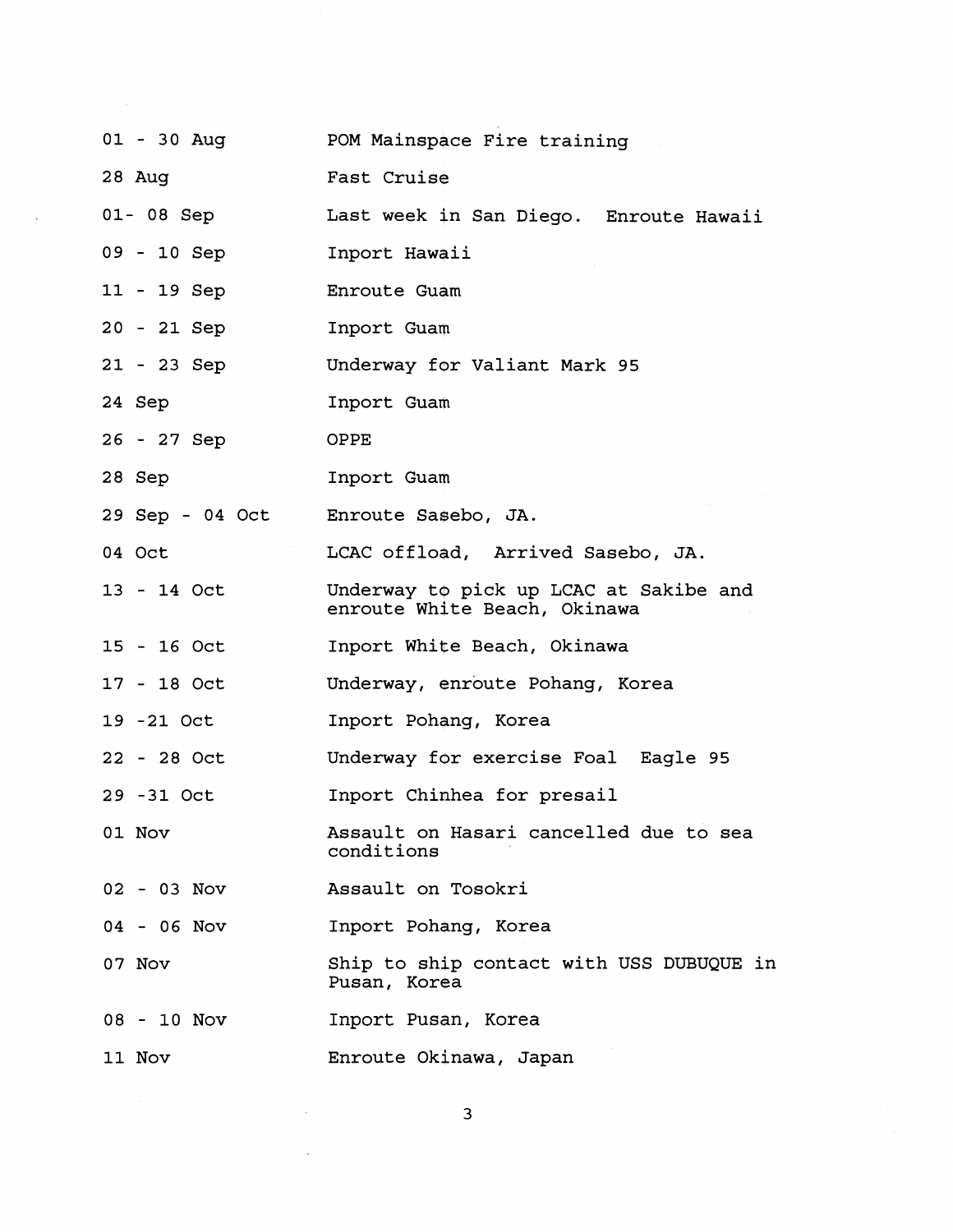| 16 Nov          | Offload LCAC at Sakibe, Moor India Basin                     |
|-----------------|--------------------------------------------------------------|
| 17 Nov - 05 Dec | Upkeep                                                       |
| $05 - 06$ Dec   | Prior to Holiday stand down, conducted<br>engineering OPTEST |
| 07 Dec          | Inport Sasebo                                                |
| $08 - 29$ Dec   | Diesel inspection                                            |

 $\sim$ 

 $\bar{\beta}$ 

 $\sim$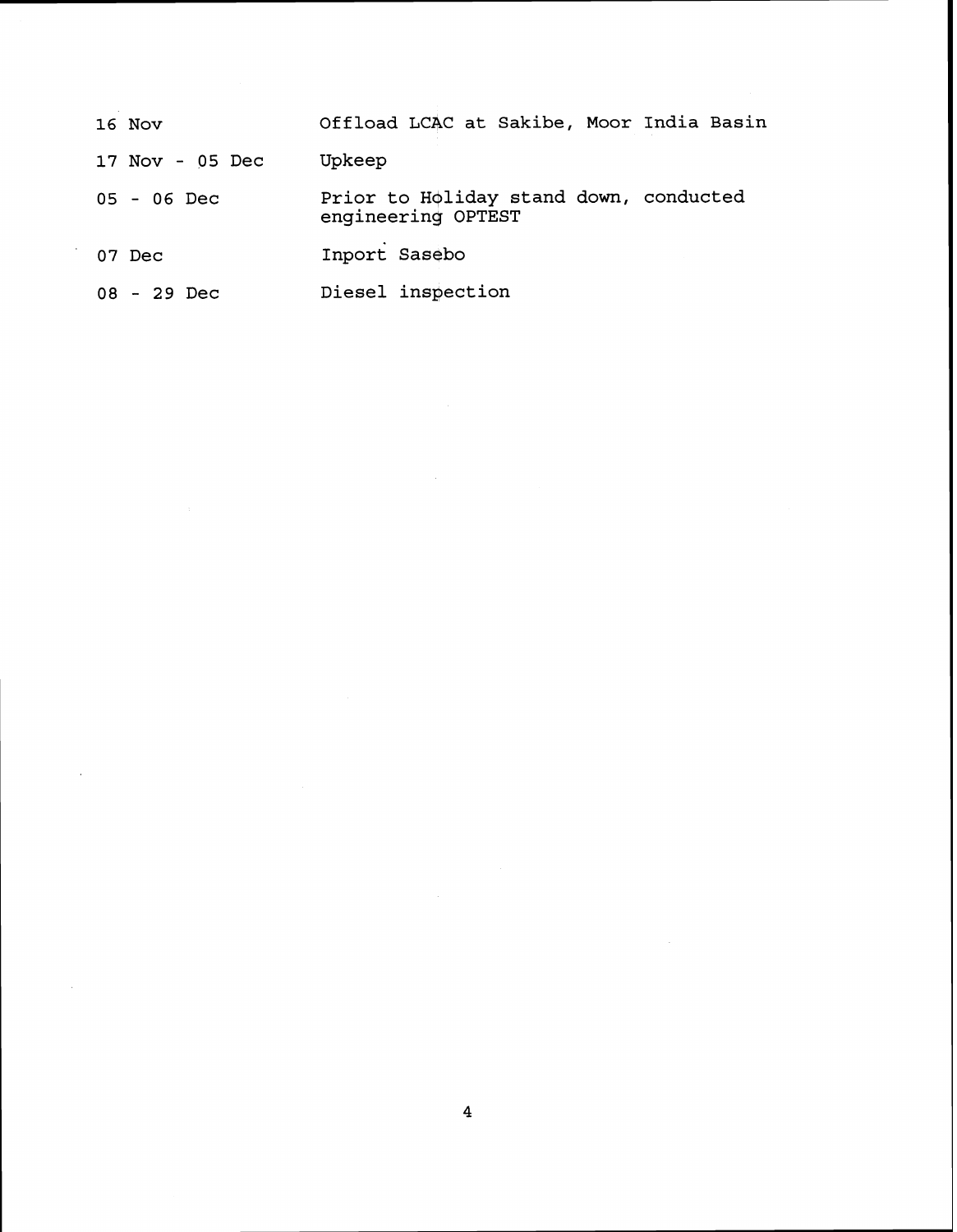#### **BASIC H1STdRICAL NARRATIVE**

USS FORT MCHENRY entered **1995** moored at pier 6, 32nd Street Naval Station, San Diego, CA. Significant events of **1995** included:

**01- 05** Jan Completing holiday leave period. Crew preparing for a new year that would include a home port change. 06 Jan First MLOC inspection of the year. Successful evolution. 09 Jan Ship conducts fast cruise. **10** Jan **17** Jan **07** - **10** Feb **14** - **17** Feb **27** Feb - 03 Mar **07** Mar **10** Mar **15** Mar **16** Mar **20** - **24** Mar 27 Mar Underway for ammunition offload and then returned to pier **6.**  Ship departed for the Southwest Marine. Progress meetings were conducted with SWM and SIMA. Homeport Shift conference at Washington, D.C. was conducted. The crew was informed that she would be replacing the USS SAN BERNADINO in Sasebo. Representative from Sasebo Fleet Activities arrived to brief the crew about the Japanese culture and customs. Light Off hssessment assist visit by COMPHIBRON **9** conducted. The Women at Sea training went smoothly. Training was advantageous to the entire crew. Recertified Flight Deck and Helo qualifications. FORT MCHENRY conducted Counter Intelligence brief for the Operations department and Wardroom. FORT MCHENRY conducted a Pre-ATG training visit (to assist the crew in training). Conducted Pre-LOA assist visit and recertified CHT system. FORT MCHENRY refueled prior to the berth shift to pier 6.

Enclosure (3)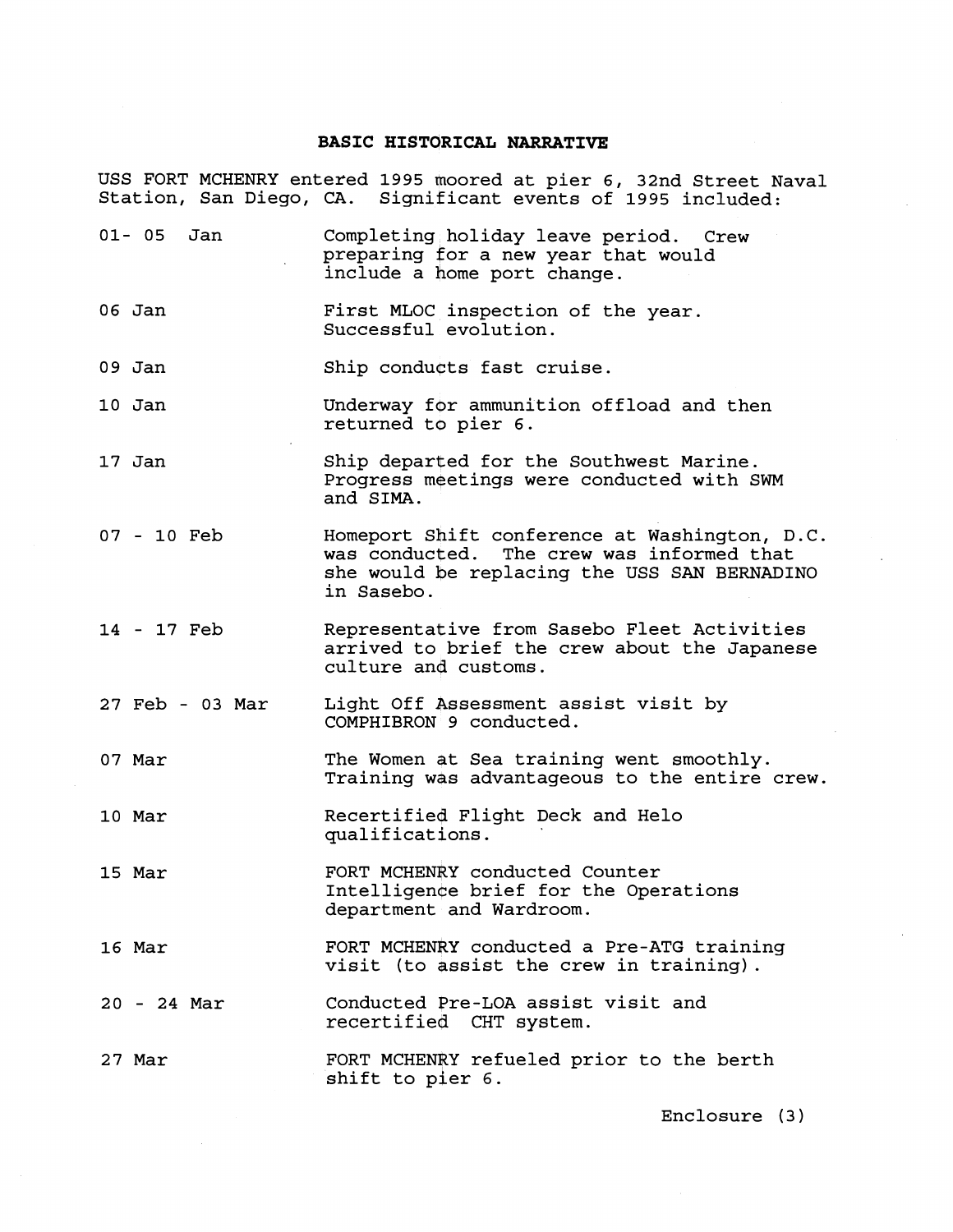| 28 Mar      | ATG conducted Phase III of Pre-LOA visit.                                                                                                                                                  |
|-------------|--------------------------------------------------------------------------------------------------------------------------------------------------------------------------------------------|
| 30 Mar      | Conducted an LMA Pre-assist visit.                                                                                                                                                         |
| 03 - 04 Apr | Commenced ASIR TA and machinery testing                                                                                                                                                    |
| 05-06 Apr   | FORT MCHENRY conducted an LOA with hot and<br>cold checks and an Engineering Admin review.                                                                                                 |
| 11 -13 Apr  | Sea and anchor detail set. Ship anchored at<br>at ATG 215. Conducted engineering drills<br>including a full power run. FORT MCHENRY<br>also conducted an anchor drop test.                 |
| 17 Apr      | Conducted an Industrial Hygiene Survey assist<br>visit.                                                                                                                                    |
| 24 - 28 Apr | FORT MCHENRY conducted CART IIB. Onloaded<br>AAV's                                                                                                                                         |
| 01 - 05 May | ATG arrived and started a complete check from<br>the signal bridge all the way to the bilges.                                                                                              |
| 08 - 10 May | Underway for ammo onload and sea trial<br>phase II. Conducted navigation checks<br>earlier than forecasted. Ship returned on<br>the 10th.                                                  |
| 11 - 12 May | Conducted TSTA I. Corpsman presented<br>a Health Fair for the crew and their<br>families. They answered questions on<br>nuetrition, staying in shape and sexually<br>transmitted diseases. |
| 15 - 19 May | Supply department received a Food Management<br>Team review. TSTA I inport throughout the<br>week.                                                                                         |
| 20 May      | Deadstick berth shift to pier 11                                                                                                                                                           |
| 22 May      | Underway enroute to Camp Pendleton to<br>embarked four LCAC and ACU4. Underway for<br>TSTA I.                                                                                              |
| 25 May      | FORT MCHENRY conducted first UNREP since<br>UNREP conducted with USNS J. A.<br>WESTPAC.<br>HIGGINS.                                                                                        |
| 05 - 09 Jun | Commenced the preparations for OPPE.<br>Underway for pier 11 with tug support<br>(Deadsticking).                                                                                           |

 $\overline{\mathbf{c}}$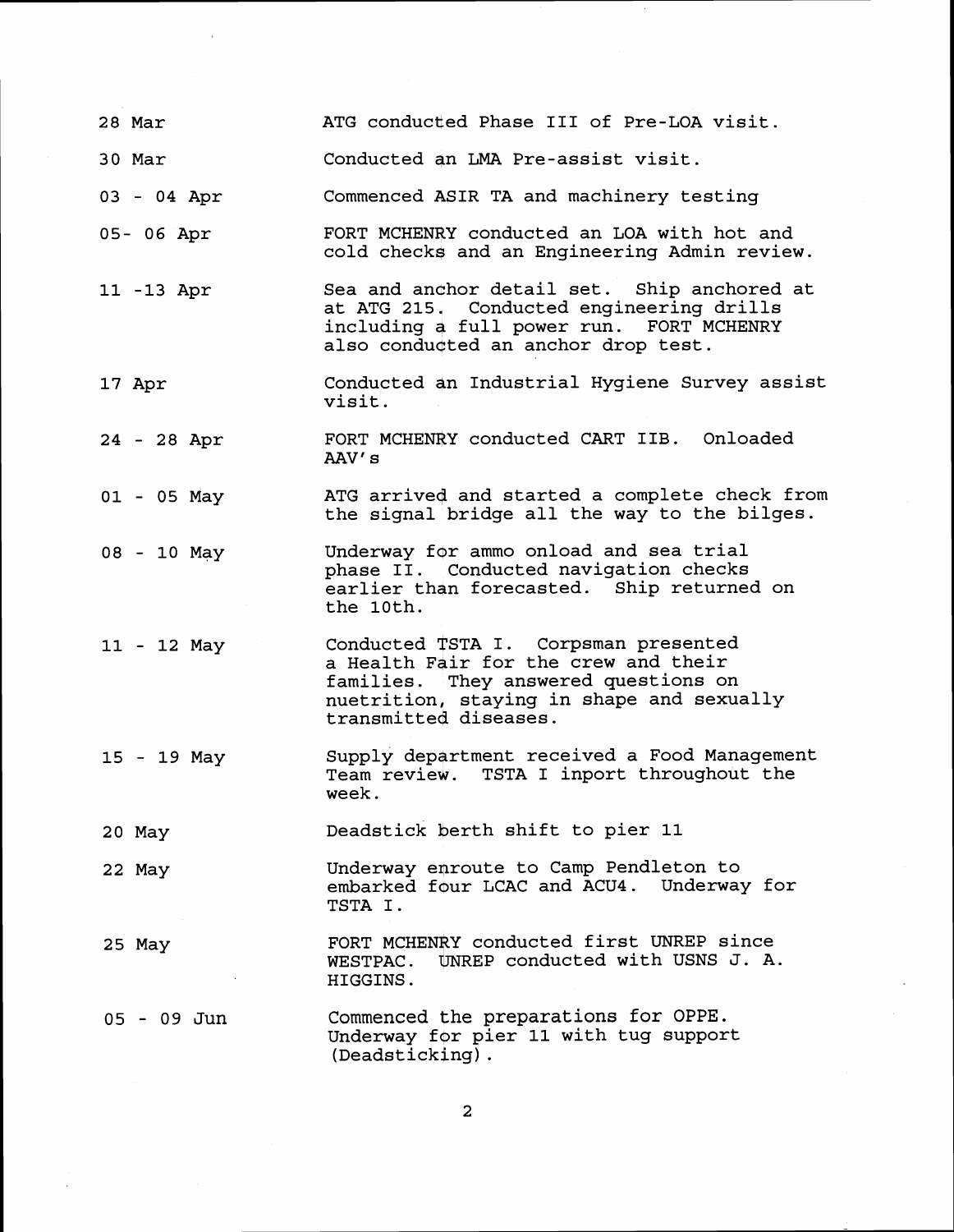| 12 - 16 Jun   |                | Underway for mock OPPE drills. TACAN<br>certification conducted. Moored pier<br>12.                                                                                                                                                                  |
|---------------|----------------|------------------------------------------------------------------------------------------------------------------------------------------------------------------------------------------------------------------------------------------------------|
| 20 - 22 Jun   |                | Continuous drills being conducted. An<br>underway CPG-3 mock OPPE team onboard<br>to conduct drills.                                                                                                                                                 |
| $30$ Jun      |                | Ship conducted well deck operations to onload<br>two LCAC and ACU5. Enroute to Santa Barbara.                                                                                                                                                        |
| $01 - 05$ Jul |                | Arrived Santa Barabra. Ship anchored.<br>Crew members participated in a Fourth of July                                                                                                                                                               |
| 06 Jul        |                | Parade.<br>Ship underway for Pier 6 in San Diego.<br>Moored.                                                                                                                                                                                         |
| 07 Jul        |                | Navy full dress white inspection<br>conducted.                                                                                                                                                                                                       |
| 12 Jul        |                | Navigational Check Ride including a UNREP.<br>Underway time for PCO.                                                                                                                                                                                 |
| 13 Jul        |                | Moored pier 6. TSTA IV Pre-embark<br>meeting inport.                                                                                                                                                                                                 |
| 15 Jul        |                | CDR Michael W. Brannon relieved CDR Charles<br>F. Webber as Commanding Officer                                                                                                                                                                       |
| 17 - 20 JUL   |                | Underway to conduct TSTA IV with LCAC, flight<br>quarters, AAV training and two LCU<br>operations.                                                                                                                                                   |
|               | 22 Jul- 28 Aug | Inport for final upkeep period prior<br>Homeport Shift. Preparing for transit to<br>Sasebo. Mainspace fire drills were<br>conducted daily. Fast cruise conducted<br>one 28 Aug.                                                                      |
| 29 Aug        |                | Underway for a Dependents Cruise. Returned<br>to pier 6                                                                                                                                                                                              |
| $01 - 08$ Sep |                | Underway for Hawaii. Stop at Camp Pendleton<br>to pick up two LCAC and ACU5. While<br>underway, FORT MCHENRY conducted extensive<br>engineering training due to a major turn over<br>of personnel in the main spaces and in<br>preparation for OPPE. |
| 09 - 10 Sep   |                | Inport Hawaii. Continued preparations for<br>arrival in Sasebo.                                                                                                                                                                                      |

 $\ddot{\phantom{a}}$ 

 $\frac{1}{2}$ 

 $\overline{\mathbf{3}}$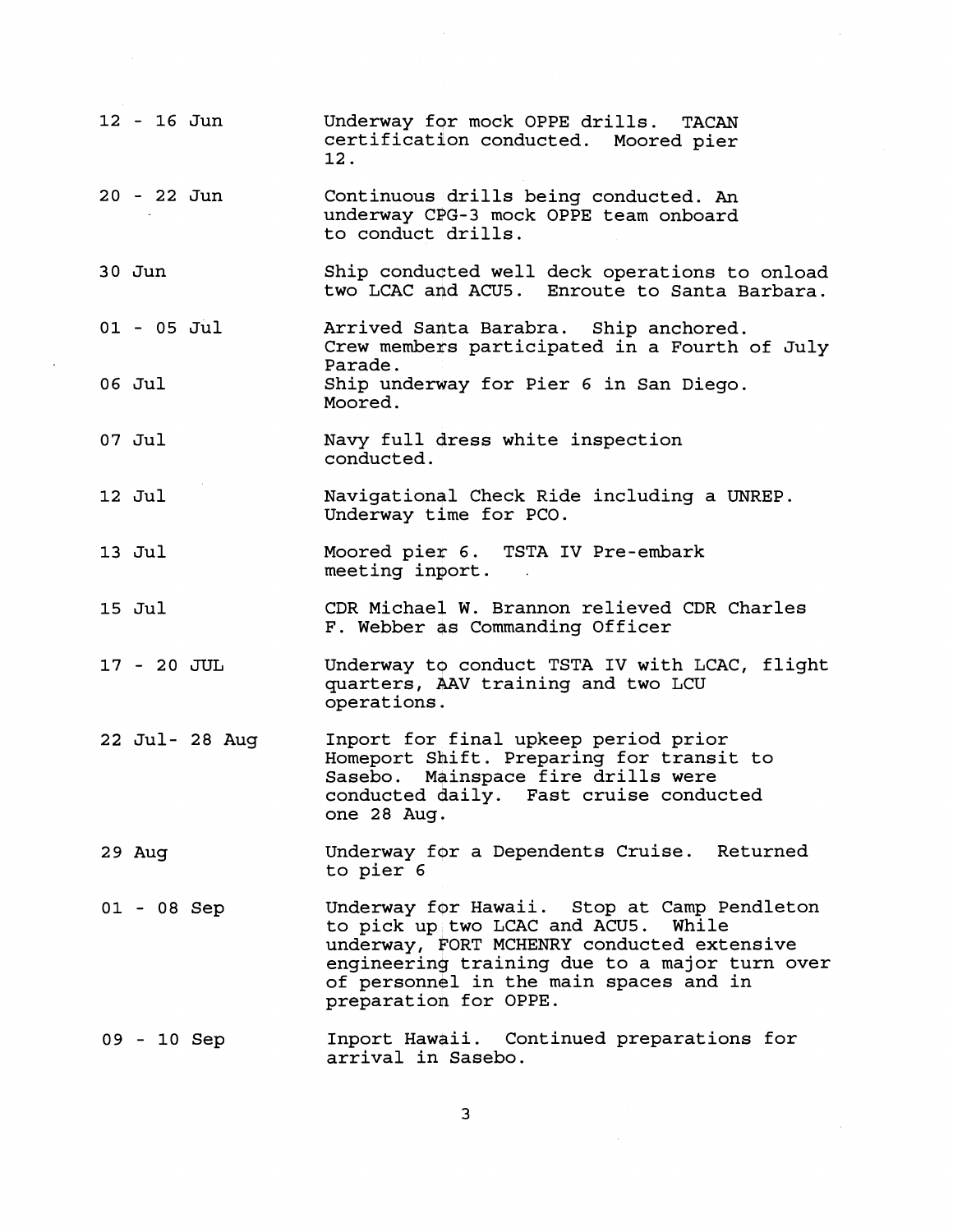| 11 - 19 Sep     | Underway enroute to Guam. Continued<br>preparations for OPPE.                                                                                    |
|-----------------|--------------------------------------------------------------------------------------------------------------------------------------------------|
| 20 - 21 Sep     | Inport Guam. Conducted briefs for Valiant<br>Mark 95. Marines embarked for exercise. Oil<br>spill reported inport.                               |
| 21 - 23 Sep     | Underway enroute to Tinian for Valiant Mark<br>95. LC-58 took green water into her prop<br>causing major damage. No personnel injured.           |
| 24 Sep          | Inport Guam.                                                                                                                                     |
| 26 - 27 Sep     | Underway in the vicinity of Guam for OPPE.<br>Drills were successful in the<br>typical FORT MCHENRY style.                                       |
| 28 Sep          | Inport Guam for OPPE debrief.                                                                                                                    |
| 29 Sep - 03 Oct | Underway enroute Sasebo. LCAC offload<br>Sakibe.                                                                                                 |
| 04 Aug          | Arrived Sasebo, JA. Ship was met by RADM<br>Doran, COMPHIBGRU 1 and CAPT Klein,<br>COMPHIBRON 11.                                                |
| 13 - 14 Oct     | Underway for Okinawa. Recieved 4 CAC<br>at Sakibe.                                                                                               |
| $15 - 16$ Oct   | Inport White Beach, Okinawa to onload<br>Marines and equipment for Exercise Foal<br>Eagle 95 in South Korea.                                     |
| $17 - 18$ Oct   | Underway for Pohang, Korea.                                                                                                                      |
| 19 - 21 Oct     | Inport Pohang to embark ROKN Marines. This<br>is the first time ROKN Marines have<br>embarked FORT MCHENRY.                                      |
| 22 - 28 Oct     | Underway for Exercise Foal Eagle 95.<br>Conducted several LCAC operations.                                                                       |
| 29 - 31 Oct     | Anchored Chinhea, Korea for presail.<br>Underway to conduct PAX transfer with USS<br>HELENA. Despite heavy seas, the exercise<br>was successful. |
| 01 Nov          | Assault on Hasari cancelled due to sea<br>conditions.                                                                                            |
| $04 - 06$ Nov   | Inport Pohang for debrief and refueling.                                                                                                         |

 $\overline{\mathbf{4}}$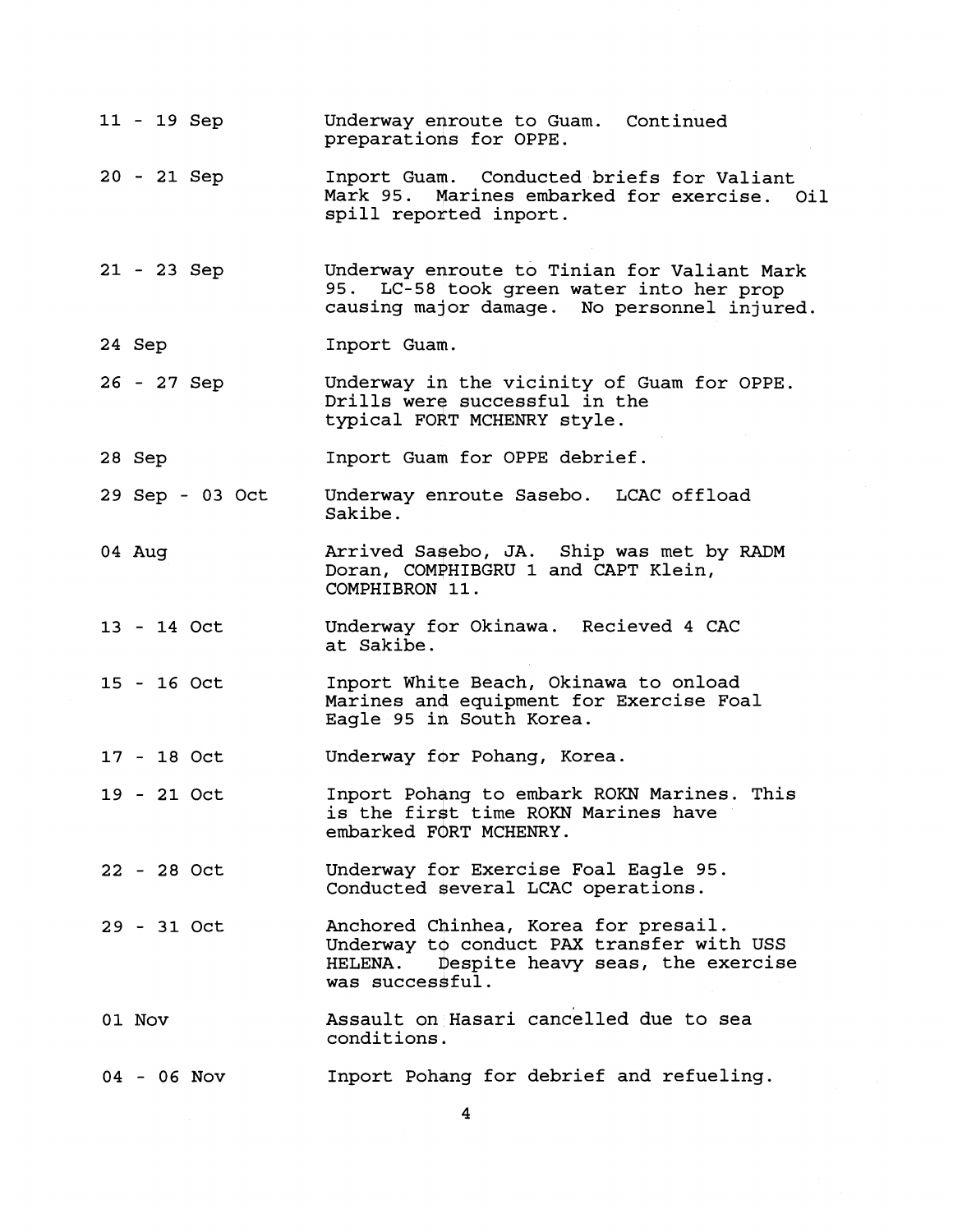- **02 03** Nov Conducted an assault on Tosokri which included an offload and backload.
- **07** Nov Ship to ship contact with USS DUBUQUE in Pusan, Korea
- **08 11** NOV Inport Pusan, Korea.

**12** Nov Underway enroute to Okinawa.

13 - 14 NOV Offload 31st MEU Marines at White Beach.

**15** - 16 NOV Underway enroute to Sasebo. Offload LCAC at Sakibe. Moored at India Basin.

- **17** Nov **05** Dec Upkeep.
- **05 -06** Dec Prior to Holiday stand down, conducted engineering operational test.
- 07 Dec Inport Sasebo.
- **08**  29 Dec Conducted a diesel inspection. High rate of crew change out required continued training.